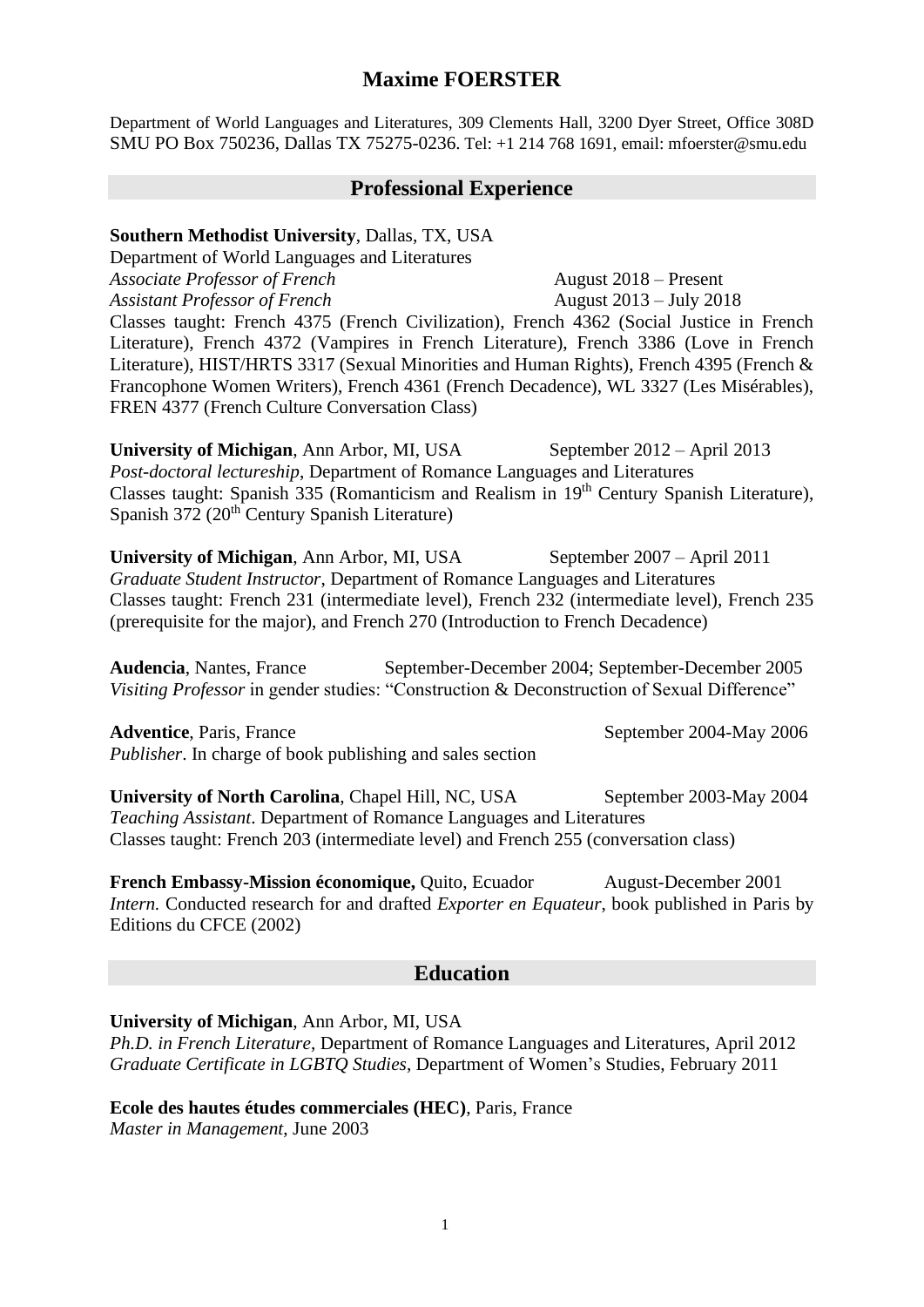### **Classes préparatoires littéraires (Hypokhâgne, Khâgne)** Lycée Saint-Sernin, Toulouse, France, September 1997-June 1999

**Baccalauréat littéraire**, with honors, Lycée Henri Matisse, Cugnaux, France, June 1997

### **PhD Dissertation**

Title: *French Romanticism and the Reinvention of Love*

Dissertation Chair: Professor Michèle Hannoosh

French Romantic Literature articulates a new dialectics of femininity and masculinity figured through a "heterosexual trouble" which opens up a space for alternative conceptions of desire, gender, and sexuality.

## **Languages**

French: Native language English: Near-native fluency Spanish: Near-native fluency

## **Teaching and Research Interests**

- French literature  $(19<sup>th</sup>, 20<sup>th</sup>$  and  $21<sup>st</sup>$  centuries)
- Sexuality and Gender studies
- French and Francophone cinema
- Engaged Literature and Social Justice

### **Publications**

#### **Books**

*The Politics of Love: Queer Heterosexuality in Nineteenth-Century French Literature.* Amherst, MA: University of Massachusetts Press, 2018.

Reviews of *The Politics of Love*: Pauline Mortas. "The Politics of Love." *Histoire, médecine et santé*, vol. 13, 2018, 133-135:<http://journals.openedition.org/hms/1546> Lowry Martin. "The Politics of Love." *Nineteenth-Century French Studies*, vol. 48. no. 1-2, Fall-Winter 2019-2020:<http://www.ncfs-journal.org/?q=node/1666> Mathew Rickard. "The Politics of Love." *Volupté: Interdisciplinary Journal of Decadence Studies*, 3.1, 2020, 129–33:<https://volupte.gold.ac.uk/current-issue> Emma Bielecki. "The Politics of Love." *Romantisme*, vol. 189, no. 3, 2020, 134-135: [https://doi.org/10.3917/rom.189.0129](https://doi.org/10.3917/rom.189.0129#xd_co_f=ODZhMGVjY2EtZTQ5NC00ODcyLWIyMWUtNzgwOTFjMDE3OGUx~) Pierre Zoberman. "The Politics of Love." *Revue d'Histoire littéraire de la France*, vol. 120, no. 2, 2020, 481-483

*Comprendre l'anarchisme*. Paris: Max Milo, 2013. An introduction to anarchism co-written with Marcelino Viera and illustrated by Yves Rouvière

*L'Art d'être odieux ; Nouveaux essais sur le dandysme*. Paris: Editions Bayol, 2010.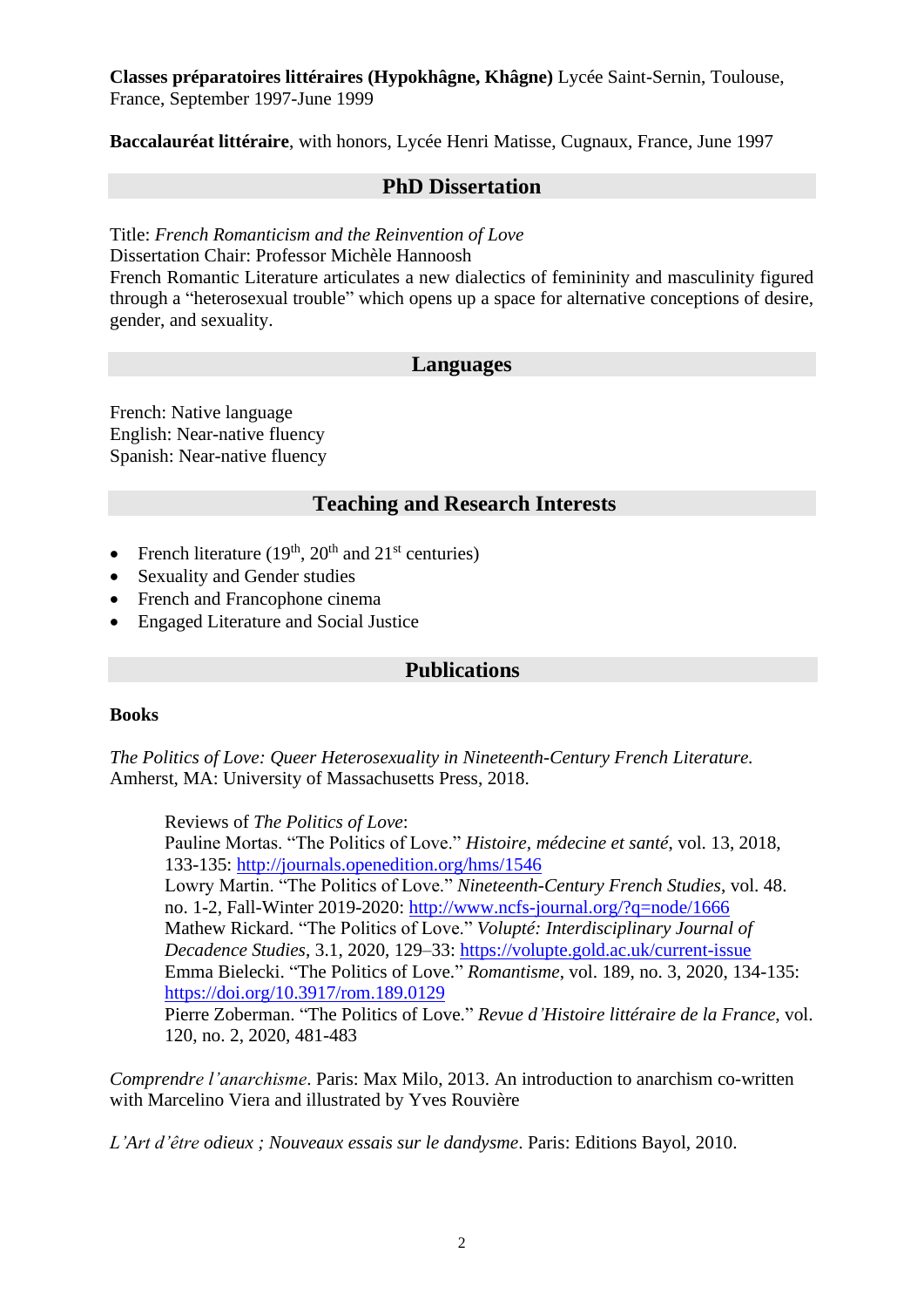*Penser le désir, à propos de René Schérer*. Béziers: H&O, 2007. (Translated into Japanese by Osamu Seki and published by Fujishoten in 2009).

*Histoire des transsexuels en France*. Béziers: H&O, 2006. Second edition, under the title *Elle ou lui ? Une histoire des transsexuels en France*, Paris: La Musardine, 2012.

*La Différence des sexes à l'épreuve de la République*. Paris: L'Harmattan, 2003.

### **Edited Volumes / Journals**

"The Show Must Go On: HIV/AIDS and Queer Studies in Twenty-First-Century France," ed. Maxime Foerster and Daniel Maroun, *Contemporary French Civilization*, vol. 46 no. 2, June 2021. 121-239

### **Journal Articles and Book Chapters**

"Chemsex et littérature française" (in progress)

"A Queer Rewriting of History: The Case of Leila Slimani's *Le Pays des autres*" (in progress)

"Prostitution masculine et précarité : les cas contraires de *Eastern Boys* (2013) et *Sauvage*  $(2018)$ " (in progress)

"From Cabaret to the Classroom: Bambi's Professional Transition," in *'Taking Up Space': Women at Work in Contemporary France*, eds. Bouamer, Siham and Sonja Stojanovic. Liverpool: Liverpool University Press (Forthcoming Fall 2022)

"Rencontre du dandy et de la diva : la momification réinventée dans *Le Château des Carpathes*, de Jules Verne," in *French Forum*, vol.47, no. 1 (Forthcoming Spring 2022)

"Les femmes transgenres face au sida dans *Le Gai cimetière* de Marie-Pierre Pruvot," in *Contemporary French Civilization*, vol.46, no. 2, June 2021. 197-211

"La *bromance* dans la littérature française au XIX**<sup>e</sup>** siècle," in *Littératures*, vol.81, July 2020. 89-102

"On Feeling Mighty Real: Devenir gay à Montréal pendant l'ère disco dans *Funkytown*, de Daniel Roby," in *Contemporary French Civilization*, vol.43, no. 3-4, December 2018. 373- 389

"Découverte de la sexualité dans *Le pain nu* de Mohamed Choukri et *L'armée du salut* d'Abdellah Taïa," in *Revue d'Histoire de l'Enfance* "*Irrégulière*", vol. 20, October 2018. 105- 122

"A New Catalogue of Perversions: Sexology and Decadence," in *States of Decadence, On the Aesthetics of Beauty, Decline and Transgression across Time and Space*, eds. Barstad, Guri and Karen P. Knutsen. Newcastle: Cambridge Scholars Publishing, November 2016. 266-279

"Suicide et enthousiasme chez Germaine de Staël," in *Romantisme*, no. 173, 3/2016. 125–137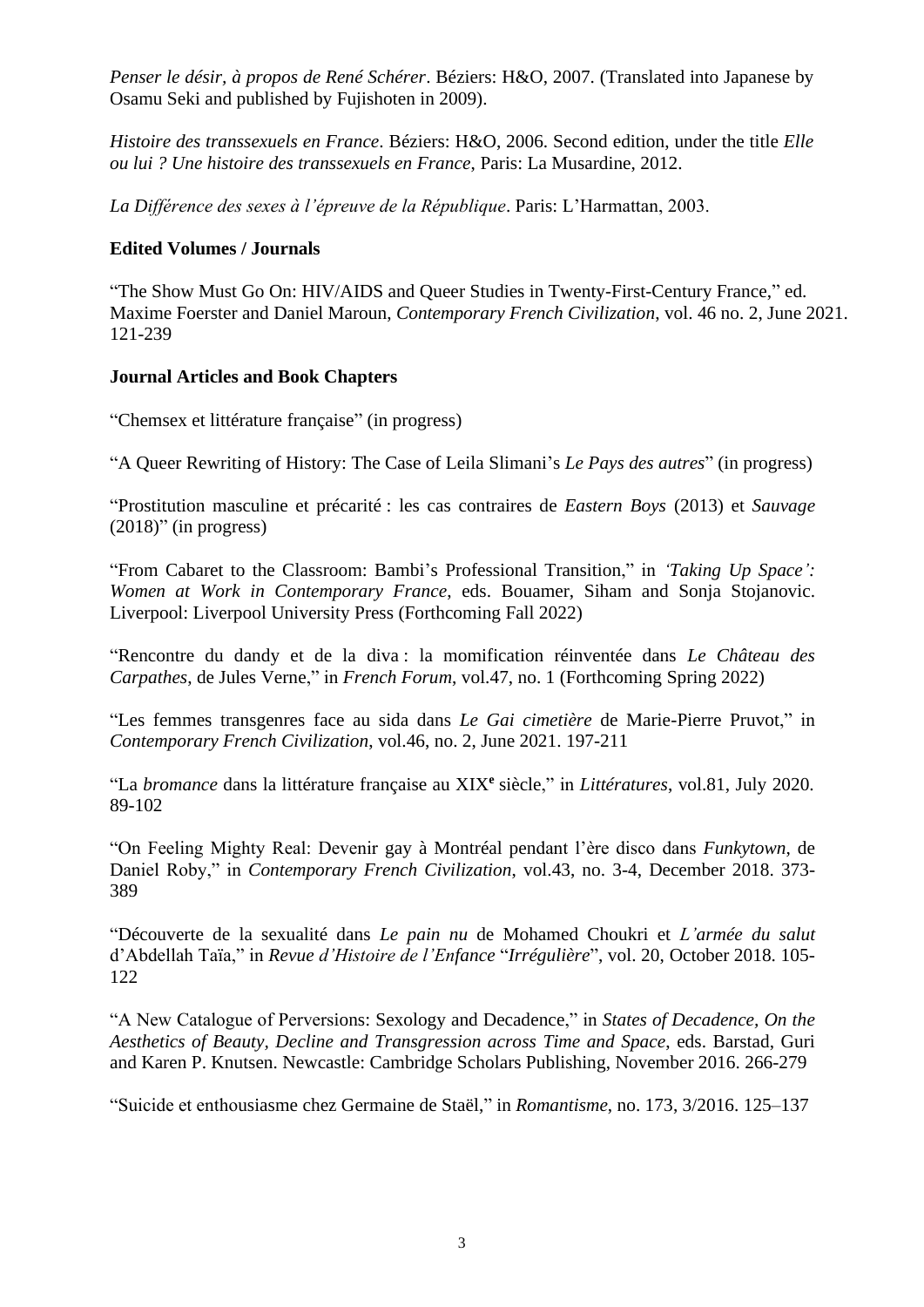"Du « Familles, je vous hais ! » au transfuge de classe : le cas Eddy Bellegueule," in *Critical Review of Contemporary French Fixxion* [Online] no. 12, 2016. 72-83. URL: http://www.revue-critique-de-fixxion-francaise-contemporaine.org/rcffc/article/view/fx12.08

"Différence des sexes et désordre amoureux dans la littérature Romantique française," in *Itinéraires* [Online] 2014-2 / 2015. URL: http://itineraires.revues.org/2455

"A Man is Crying: The Progression of Heterosexual Trouble in Gómez de Avellaneda's *Dos Mugeres*," in *Romance Studies*, vol. 33. no. 1, January 2015. 68–79

"Mon grand frère n'a pas de prénom : l'homosexualité maghrébine à l'épreuve de la famille dans *Rengaine*, de Rachid Djaïdani," in *Contemporary French Civilization*, vol.39, no. 2, Summer 2014. 179-195

"The French Example: On the History of Transsexuals in France," in *Transgender Experience: Place, Ethnicity, and Visibility*, ed. Zabus, Chantal and David Coad. New York: Routledge, December 2013. 19-30

"De l'androgynie au transgenre : le dandysme ou l'échappée belle," in *L'Esprit Créateur*, vol. 53, Spring 2013. 131-144

Di Folco Philippe (ed)*. Dictionnaire de la pornographie*, Paris: PUF, 2005. Two entries: "Charles Fourier" and "Queer," 199 and 397-98

#### **Reviews**

Ross, Andrew Israel. Public *City/Public Sex: Homosexuality, Prostitution, and Urban Culture in Nineteenth-century Paris*. Temple UP, 2019. In *Contemporary French Civilization*, vol. 45, no. 3-4 (February 2020): 407-410

Hartford, Jason James. *Sexuality, Iconography, and Fiction in French: Queering the Martyr*. Palgrave Macmillan, 2018. In *Contemporary French Civilization*, vol. 44, no. 2-3 (October 2019): 277-279

Heathcote, Owen. *From Bad Boys to New Men? Masculinity, Sexuality and Violence in the Work of Eric Jourdan*. Oxford: Peter Lang, 2014. In *French Studies*, vol. 68, no.3 (2014): 419

Gutermann-Jacquet, Déborah. *Les Équivoques du genre. Devenir homme et femme à l'âge romantique*. Rennes: PUR, 2012. In *Revue Française de Science Politique*, vol. 64, no. 5 (October 2014): 995-996

### **Selected Conference Presentations and Lectures**

"Prostitution masculine et précarité : les cas contraires de *Eastern Boys* (Robin Campillo) et de *Sauvage* (Camille Vidal-Naquet)." CFC Intersections Inaugural Conference, Virtual. September 2021.

"Flaubert, Baudelaire, and the Art of Failure." Godbey Lecture Series, SMU, Dallas. February 2021.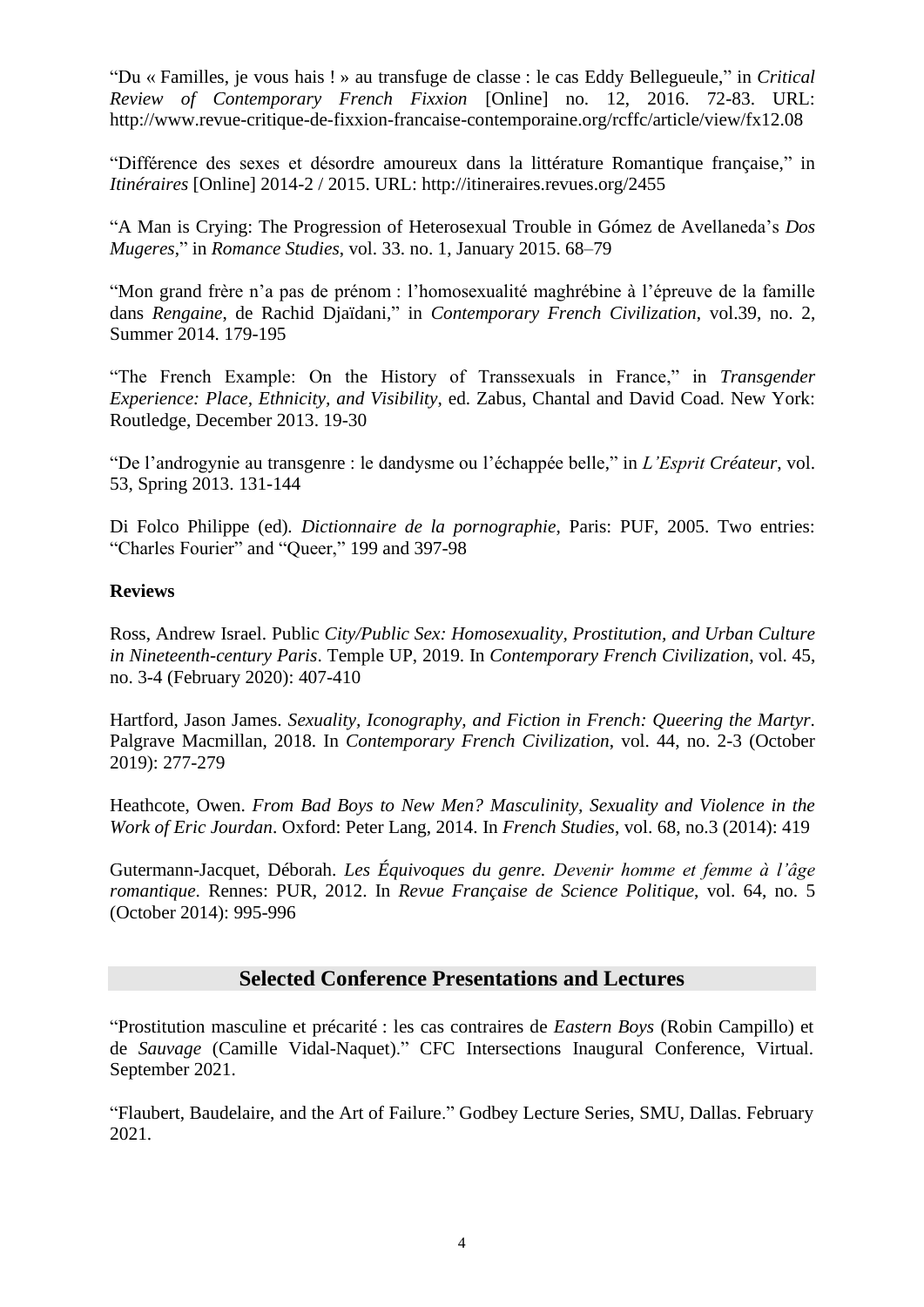"Rencontre enchantée de la littérature et de la géographie : *Histoire d'un ruisseau*, d'Élisée Reclus." Nineteenth-Century French Studies Colloquium, Florida State University, Sarasota, USA. *Enchantment/Disenchantment*. October 2019.

"Haunted Lives: A Comparative Approach to Vampires and Zombies." Invited to lecture, University of Arizona, Tucson. April 2019.

"Érection ou défaite de la masculinité ? La représentation du duel dans la littérature française." International Colloquium, UUQAM, Montréal, Canada. *Une virile imposture. Construction du jeune homme dans la littérature.* Octobre 2018.

"La *bromance* : le couple d'amis dans la littérature française au XIXème siècle." International Colloquium, Université Jean Monnet, Saint-Étienne, France. *L'« Amour qui n'ose pas dire son nom », comment s'écrivent les homosexualités en France au XIXème siècle ?* Mai 2018.

"Postface à Mai 68 : *L'âme atomique*, de Guy Hocquenghem et René Schérer." International Colloquium for  $20<sup>th</sup>$  and  $21<sup>st</sup>$  century French and Francophone studies, Brown University, Providence, USA. *Sous les pavés*. April 2018.

"Perceptions, suspicions et expressions du SIDA dans *Le Fil* de Christophe Bourdin et *Le Gai*  cimetière de Marie-Pierre Pruvot." International Colloquium for 20<sup>th</sup> and 21<sup>st</sup> century French and Francophone studies, University of Indiana, Bloomington, USA. *Sense and the Senses*. April 2017.

"Aux racines du fascisme français : l'importance de la terre chez Gobineau, Drumont et Barrès." Nineteenth-Century French Studies Colloquium, Brown University, Providence, USA. *La Terre*. October 2016.

"Chamanisme et Dance Floor: le personnage du DJ dans la littérature française contemporaine." International Colloquium for  $20<sup>th</sup>$  and  $21<sup>st</sup>$  century French and Francophone studies, Saint Louis, USA. *Passages, Seuils, Portes*. March 2016.

"A Nineteenth-Century Plague: Vampirism." Nineteenth-Century French Studies Colloquium, Princeton University, Princeton, USA. *Contamination*. November 2015.

"From Literal to Figurative Vampires: Variations on Vampirism in French Literature." PCA/ACA Annual Conference, New Orleans, USA. April 2015.

"On Feeling Mighty Real: devenir gay à Montréal pendant l'ère disco dans Funkytown, de Daniel Roby." American Council for Québec Studies, Nineteenth Biennial Conference, Montréal, Canada. October 2014.

"A New Catalogue of Perversions: Sexology & Decadence." Østfold University College, Halden, Norway. *States of Decadence*. June 2014.

"Mon grand frère n'a pas de prénom : l'homosexualité maghrébine à l'épreuve de la famille dans *Rengaine*, de Rachid Djaïdani. University of Ottawa, Ottawa, Canada. *Hypervisibility III: Beyond the Closet*. December 2013

"A Threshold Named Suicide, Or why Germaine de Staël did not kill herself." Nineteenth-Century French Studies Colloquium, University of Richmond and William and Mary, Richmond, USA. *Thresholds and Horizons*. October 2013